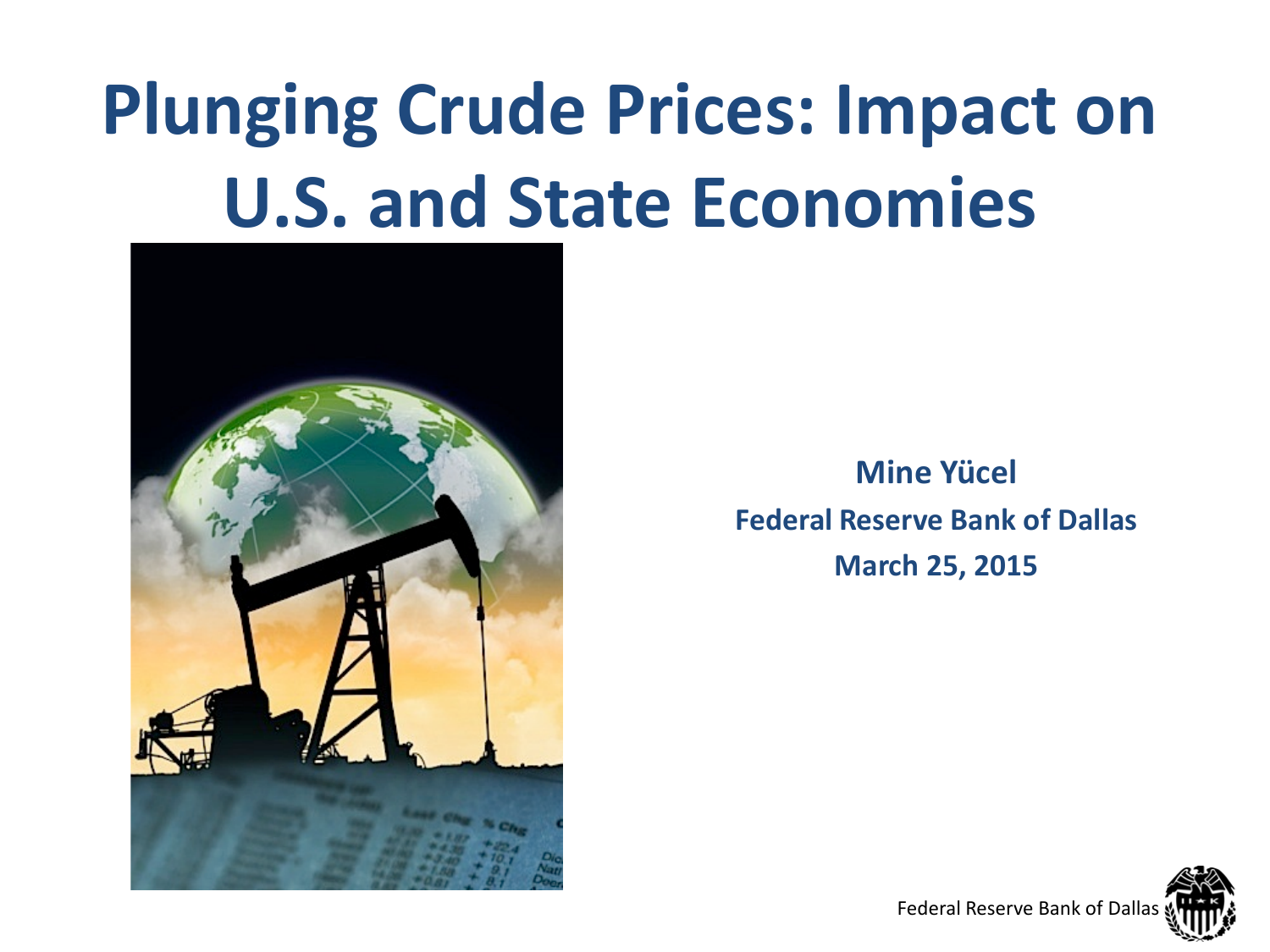### **Oil and gas prices plunge**



Source: Energy Information Administration; Wall Street Journal.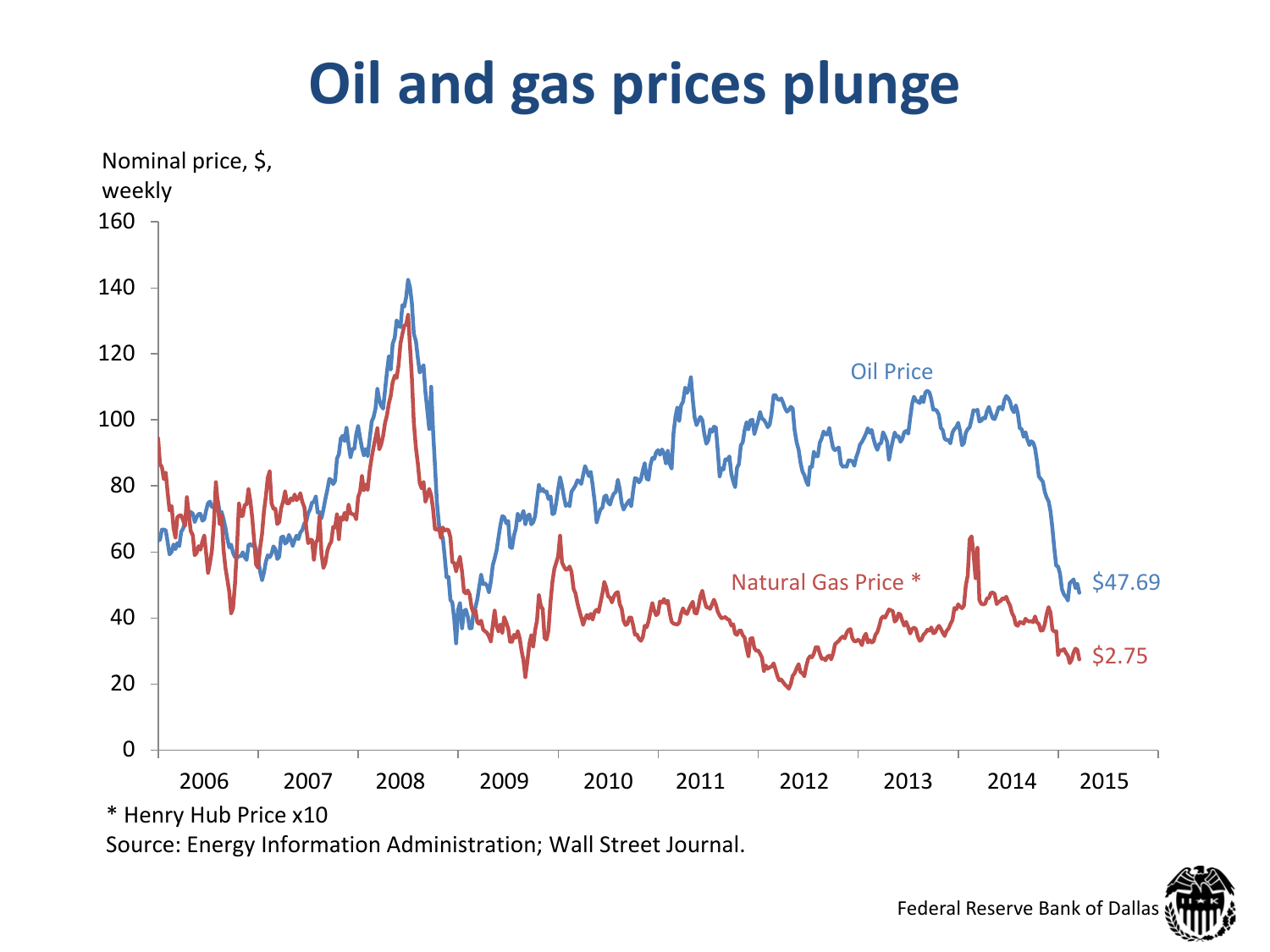#### **World Oil Consumption Growth**

**(year-over-year)**



Source: Energy Information Administration.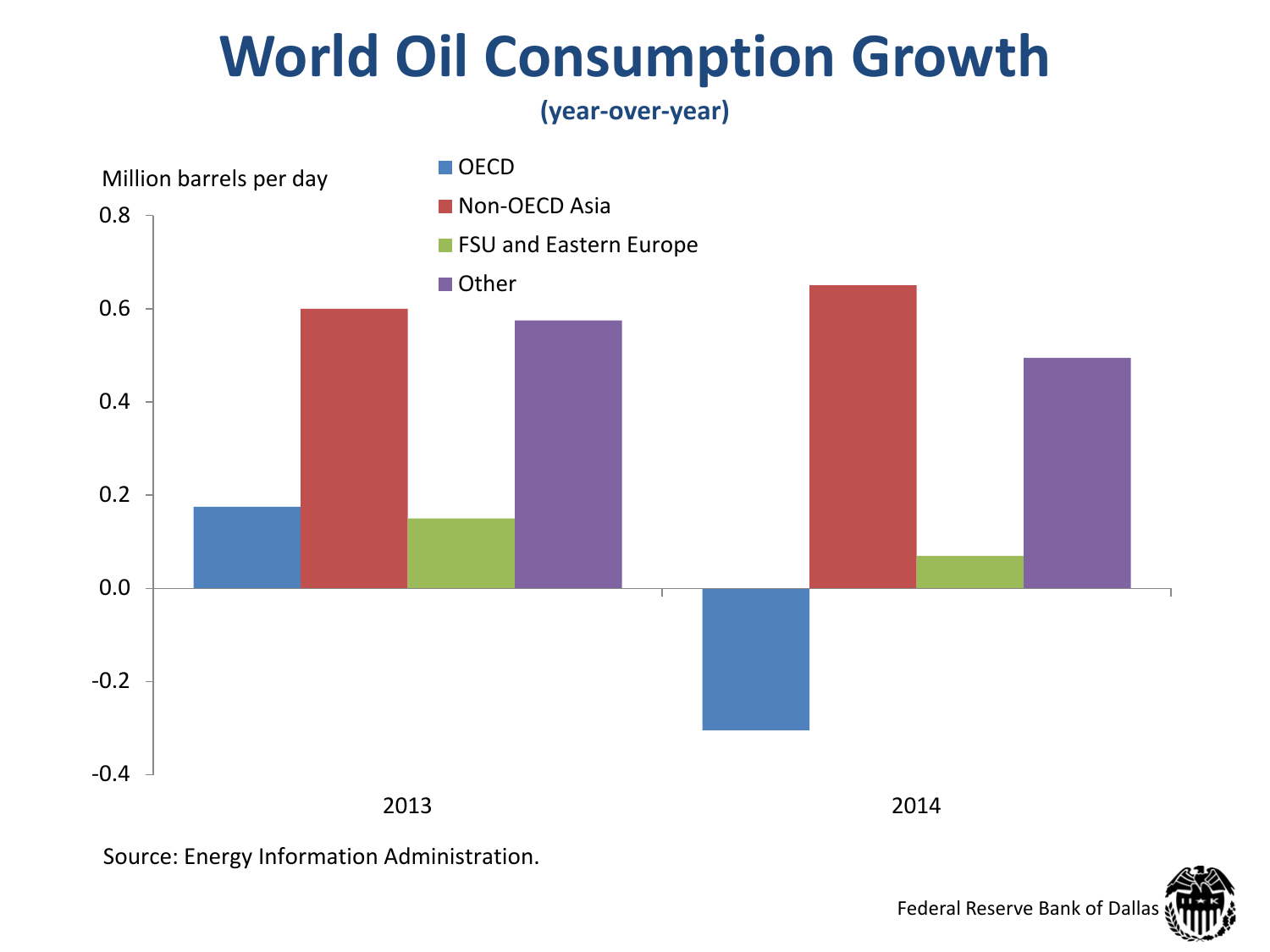#### **World Oil Consumption Growth**

**(Year-over-year)**

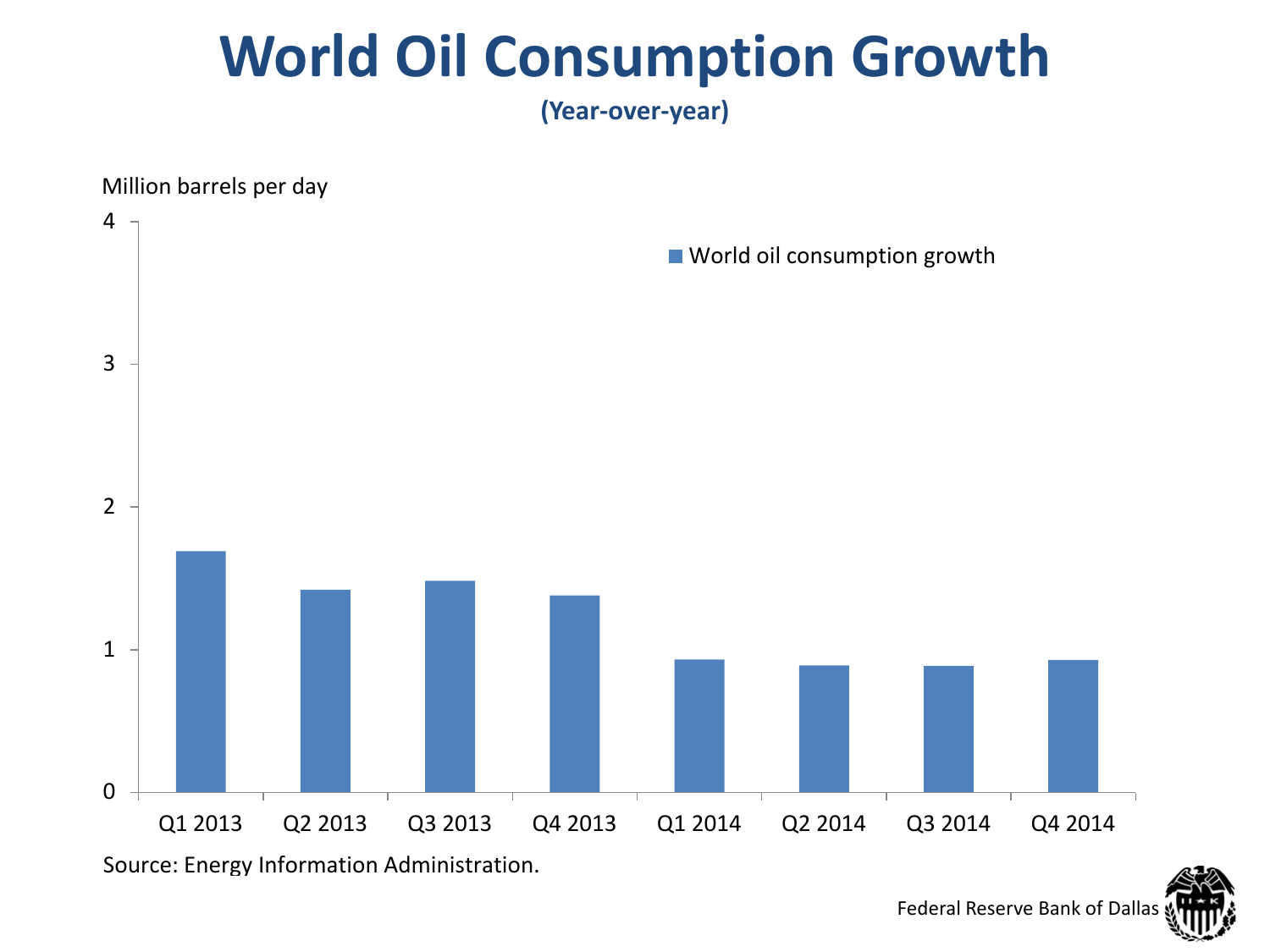#### **World Consumption and Non-OPEC Production Growth**

**(Year-over-year)**

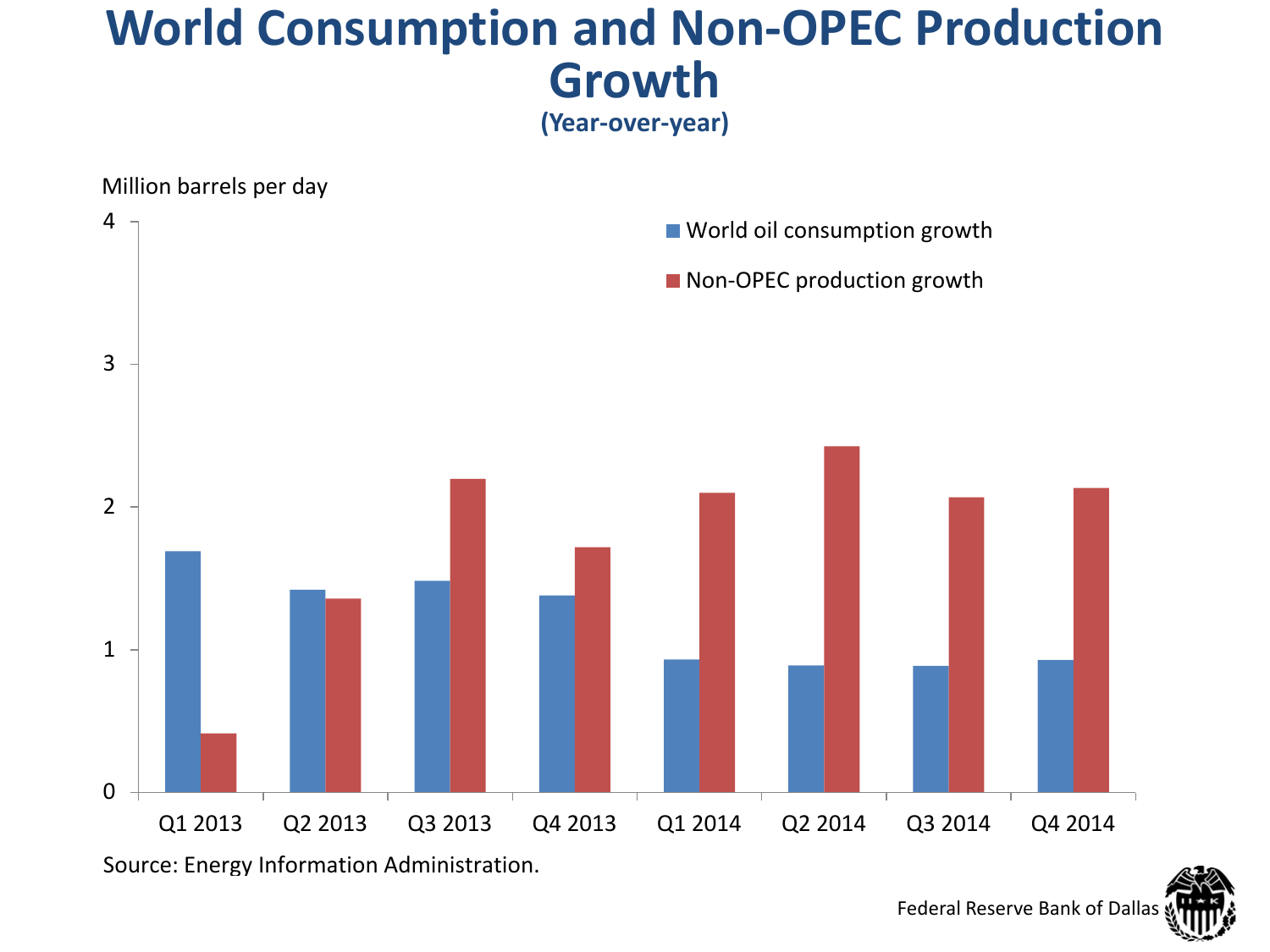#### **World Oil Consumption and Production Growth**

**(Year-over-year)**

#### -2 -1 0 1 2 3 4 Q1 2013 Q2 2013 Q3 2013 Q4 2013 Q1 2014 Q2 2014 Q3 2014 Q4 2014 World oil consumption growth Non-OPEC production growth OPEC production growth Source: Energy Information Administration. Million barrels per day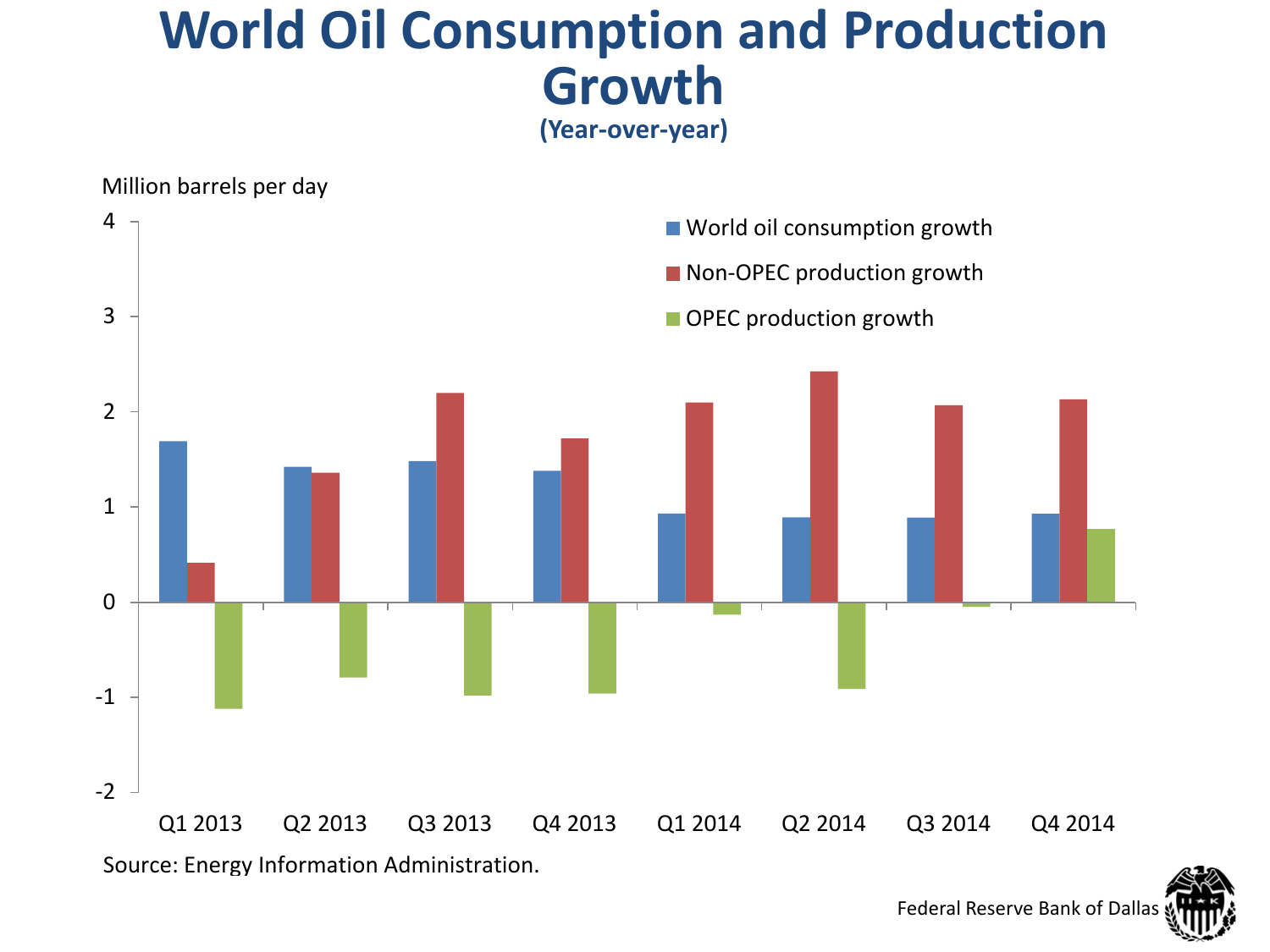### **Iraq and Libya Production Up Since June**

-0.2 -0.1 0.0 0.1 0.2 0.3 0.4 0.5 0.6 0.7 0.8 Jul-14 Aug-14 Sep-14 Oct-14 Nov-14 Dec-14 **Libya ■** Iraq Million barrels per day change since June

Source: International Energy Agency.

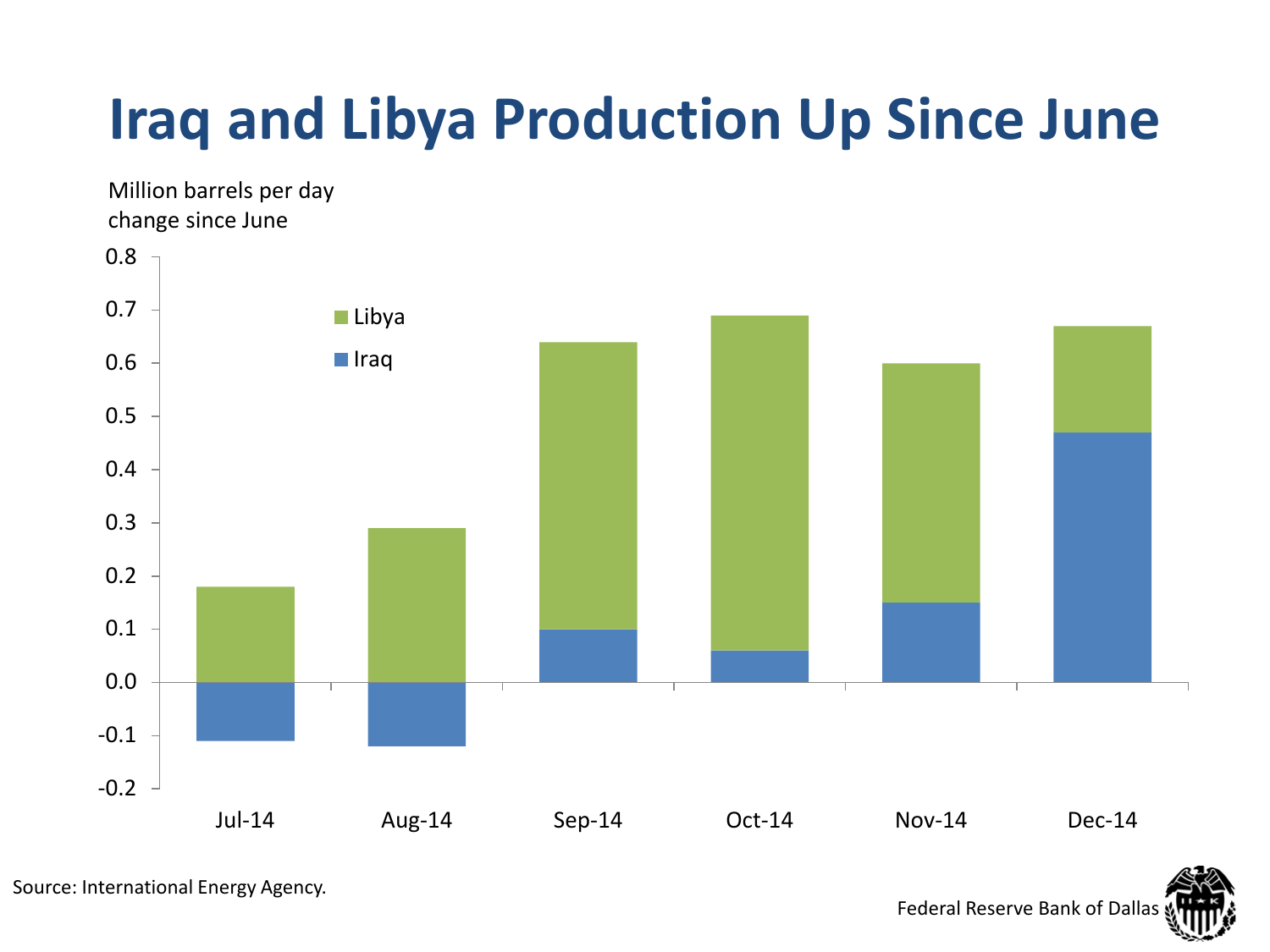### **Demand/Supply Balance and Oil Prices**

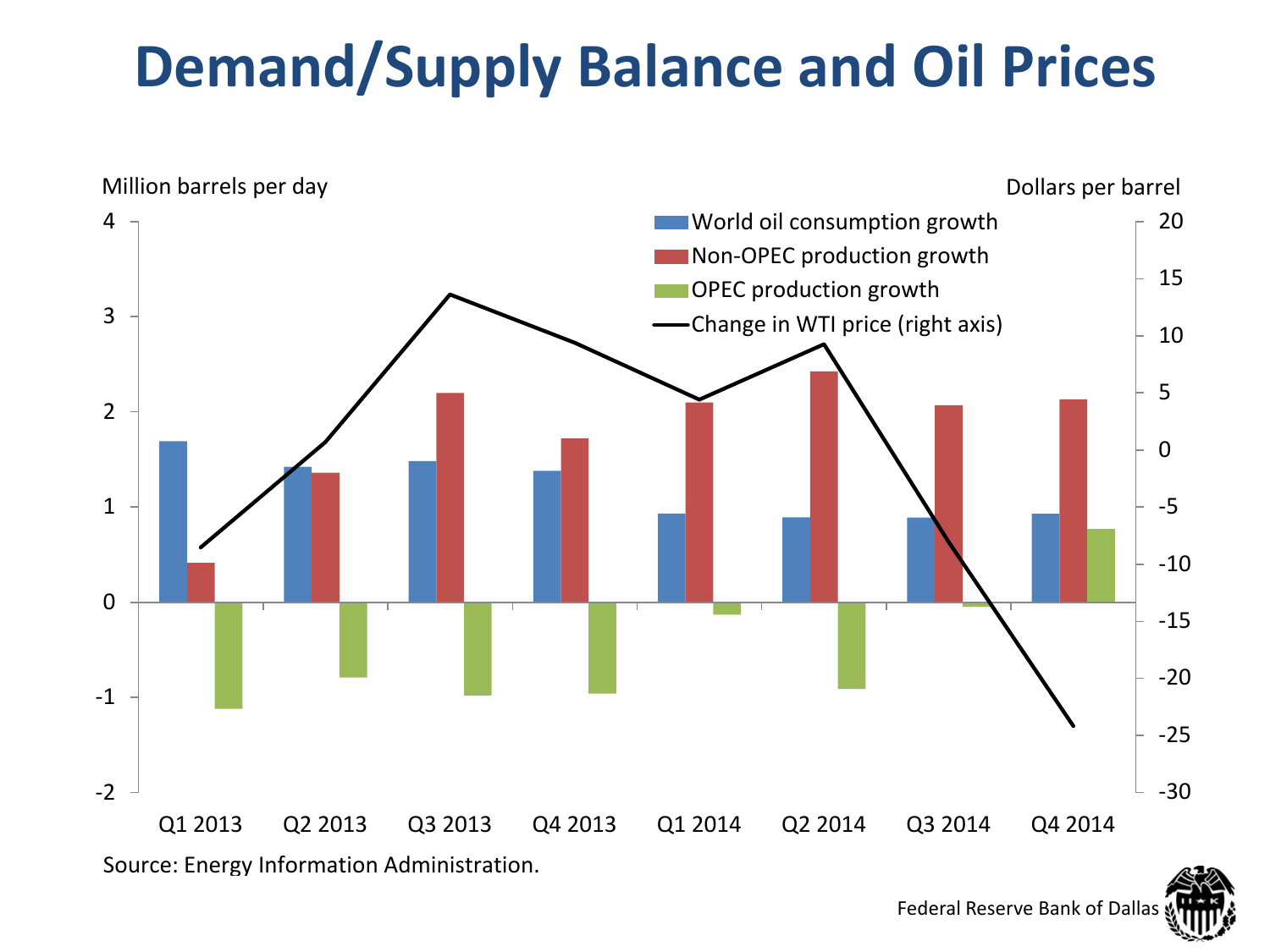#### **Energy prices fall more than other commodities**

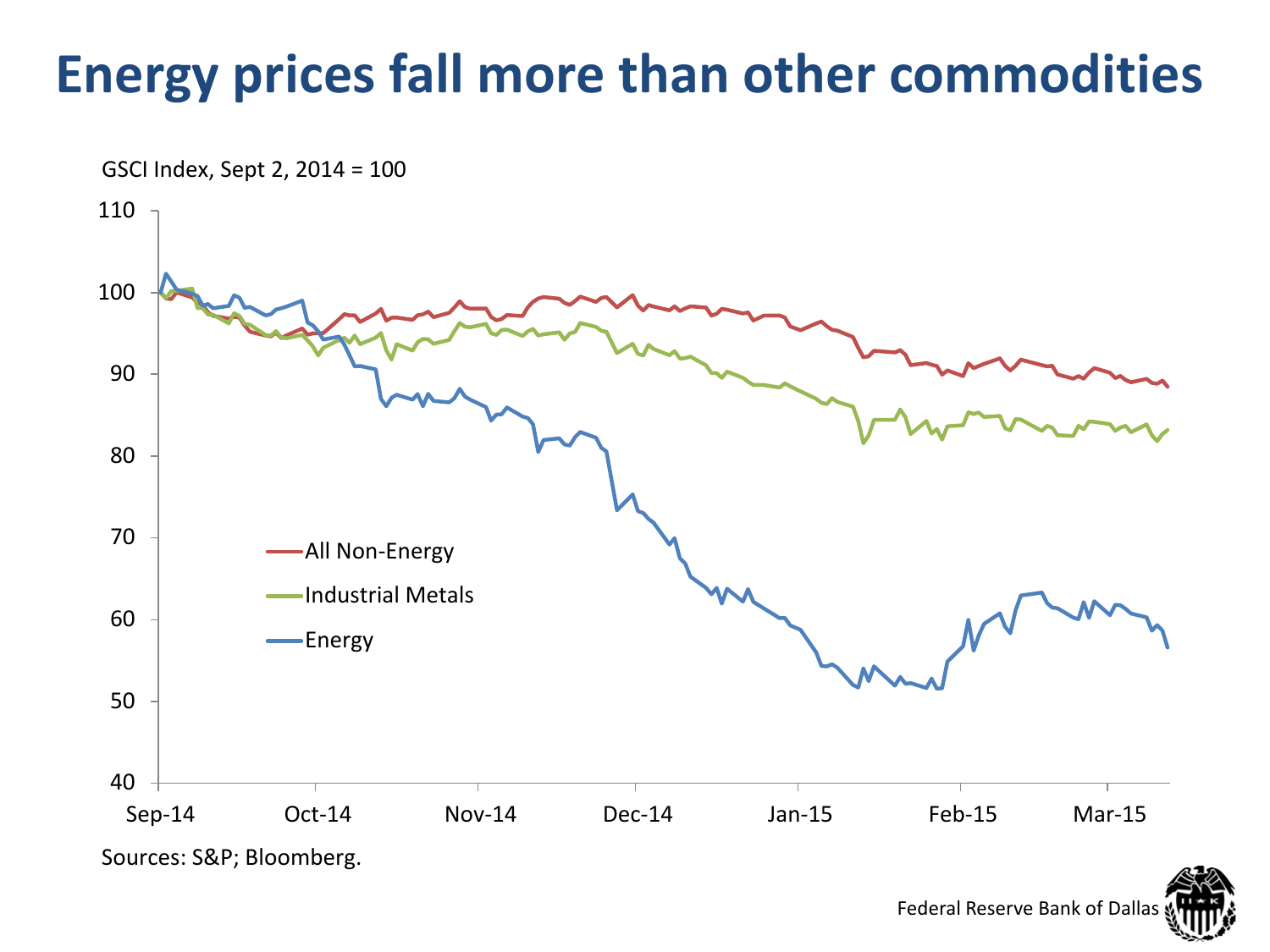#### **IMPACT ON U.S. AND STATES**

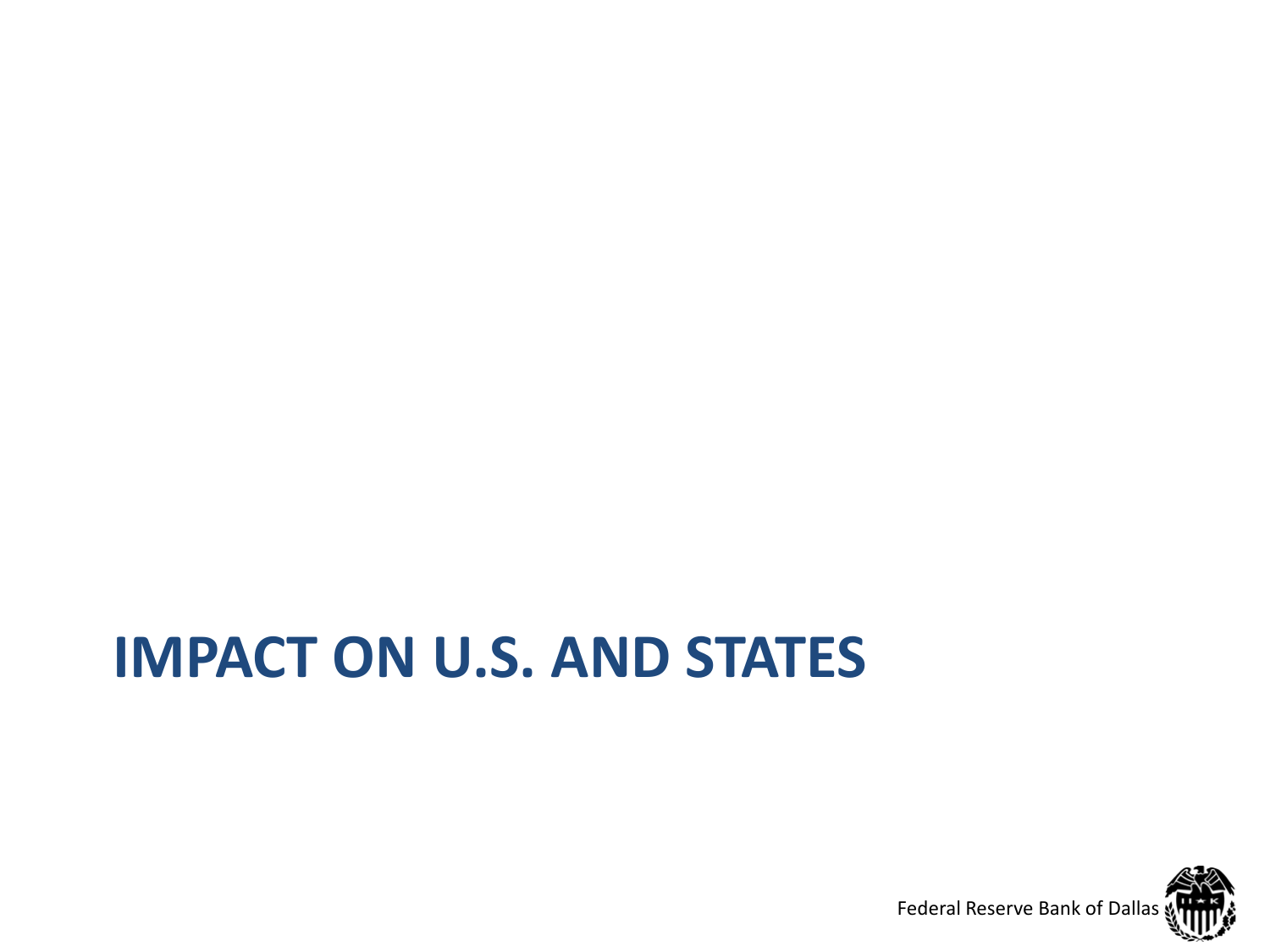#### **Importance of oil and gas to U.S. economy**



Source: Bureau of Economic Analysis; Bureau of Labor Statistics.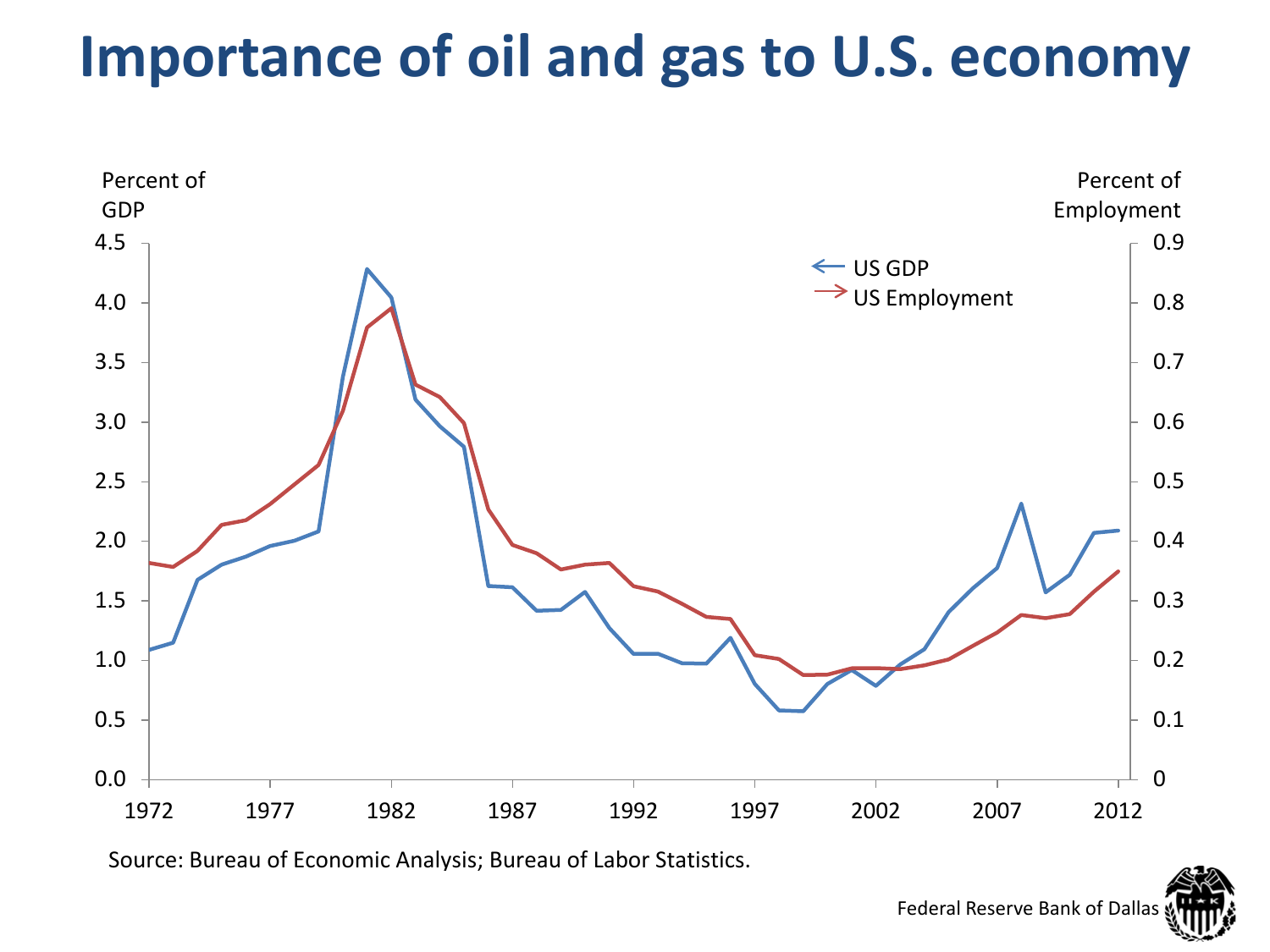### **U.S. Crude Oil Production From Shale**

Thousand barrels per day



Source: Energy Information Administration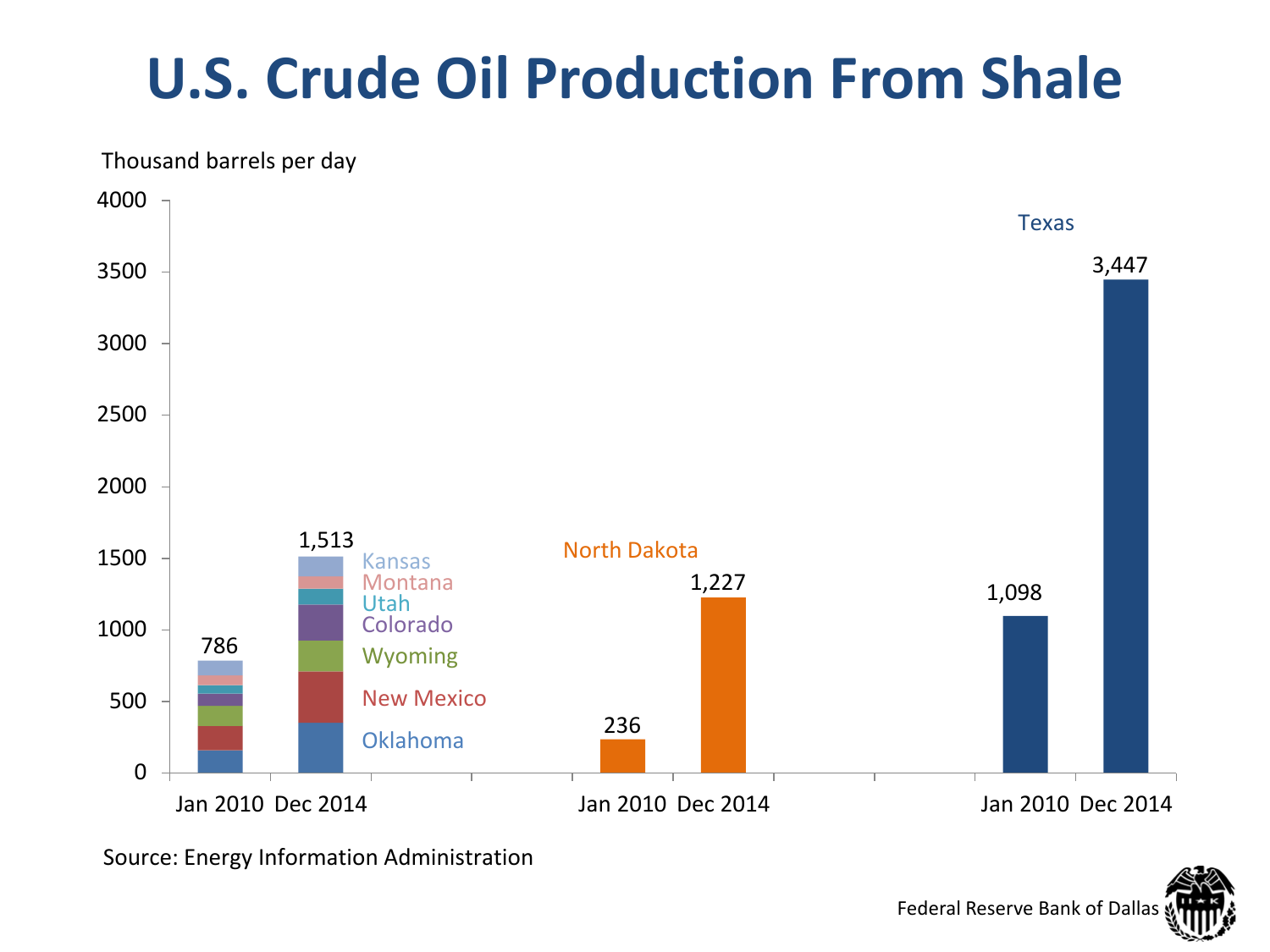#### **Despite rig count declines, oil production holding up**

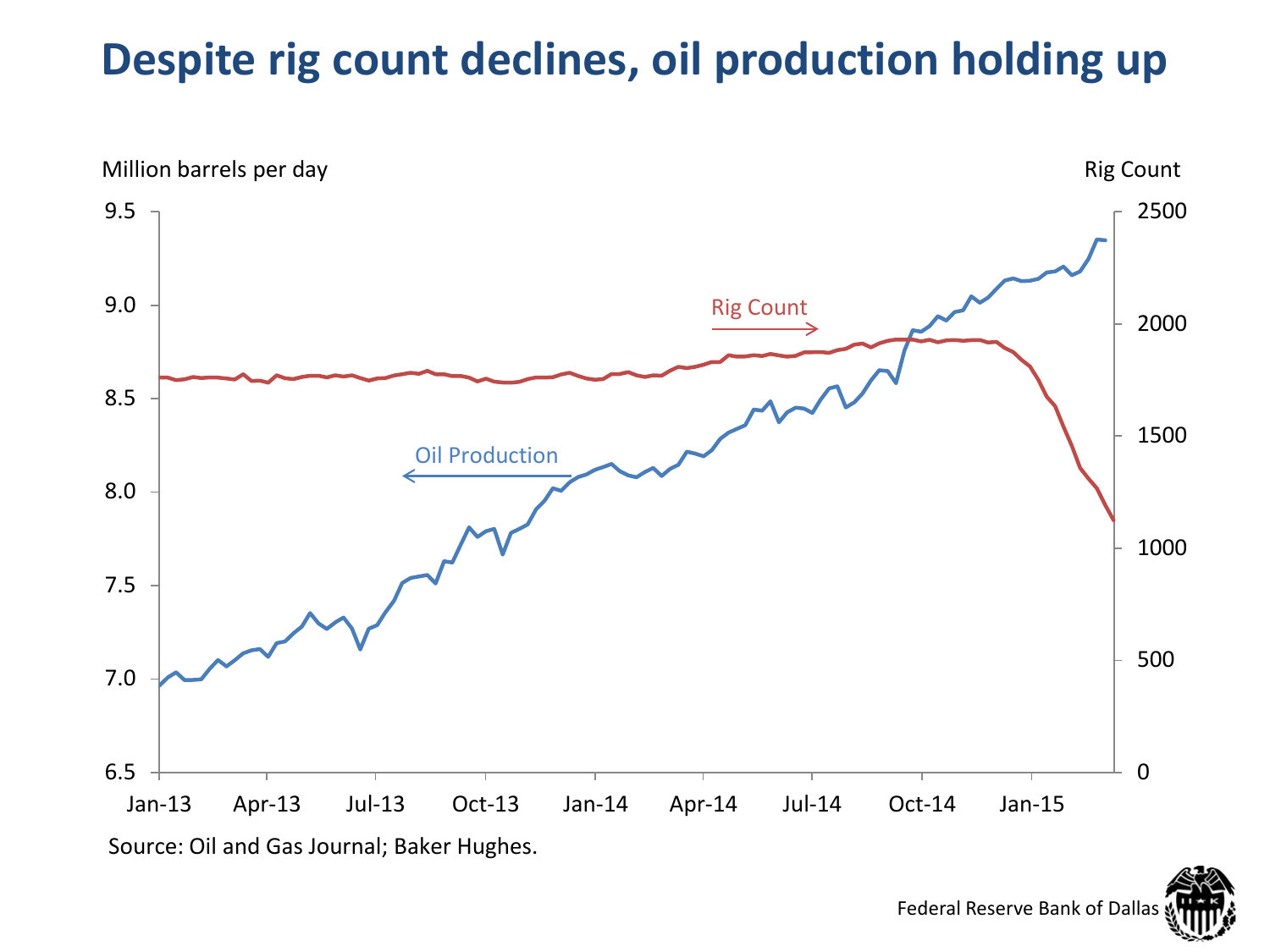#### **New rigs and wells very productive**

**(New well oil production per rig)**



Source: Energy Information Administration.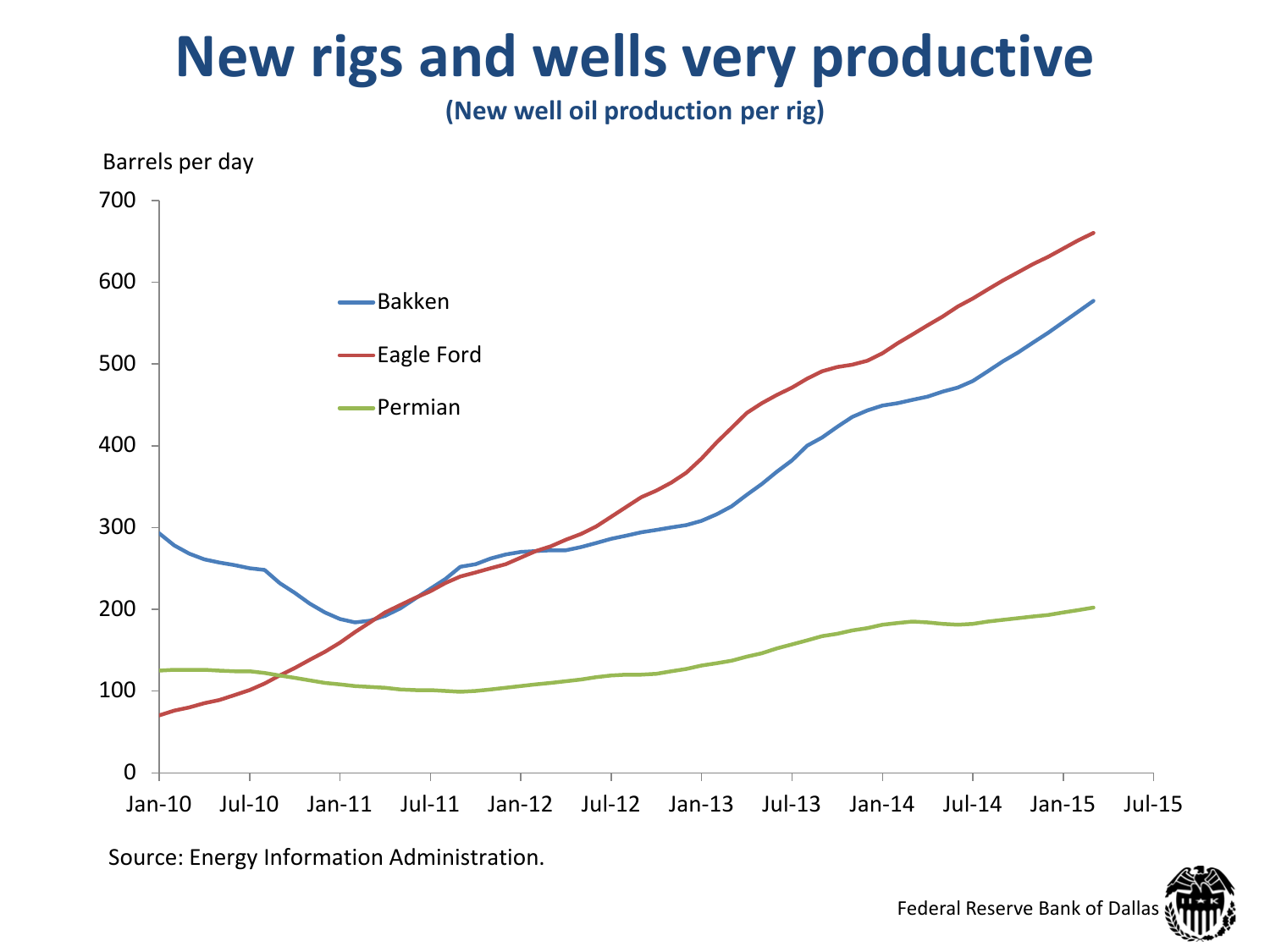#### **Impact on U.S. Economy**

- The U.S. benefits from lower oil prices
- Boosts consumer disposable income
	- The decline in gasoline prices adds \$710 to household budgets in 2015
- Reduces the cost of energy to firms
- Reduces profitability of producing oil
	- Layoffs and Capex declines in energy firms
- A 50% fall in oil prices may lead to a 0.3% to 1.0% increase in GDP (depending on the model)
- Headline inflation falls

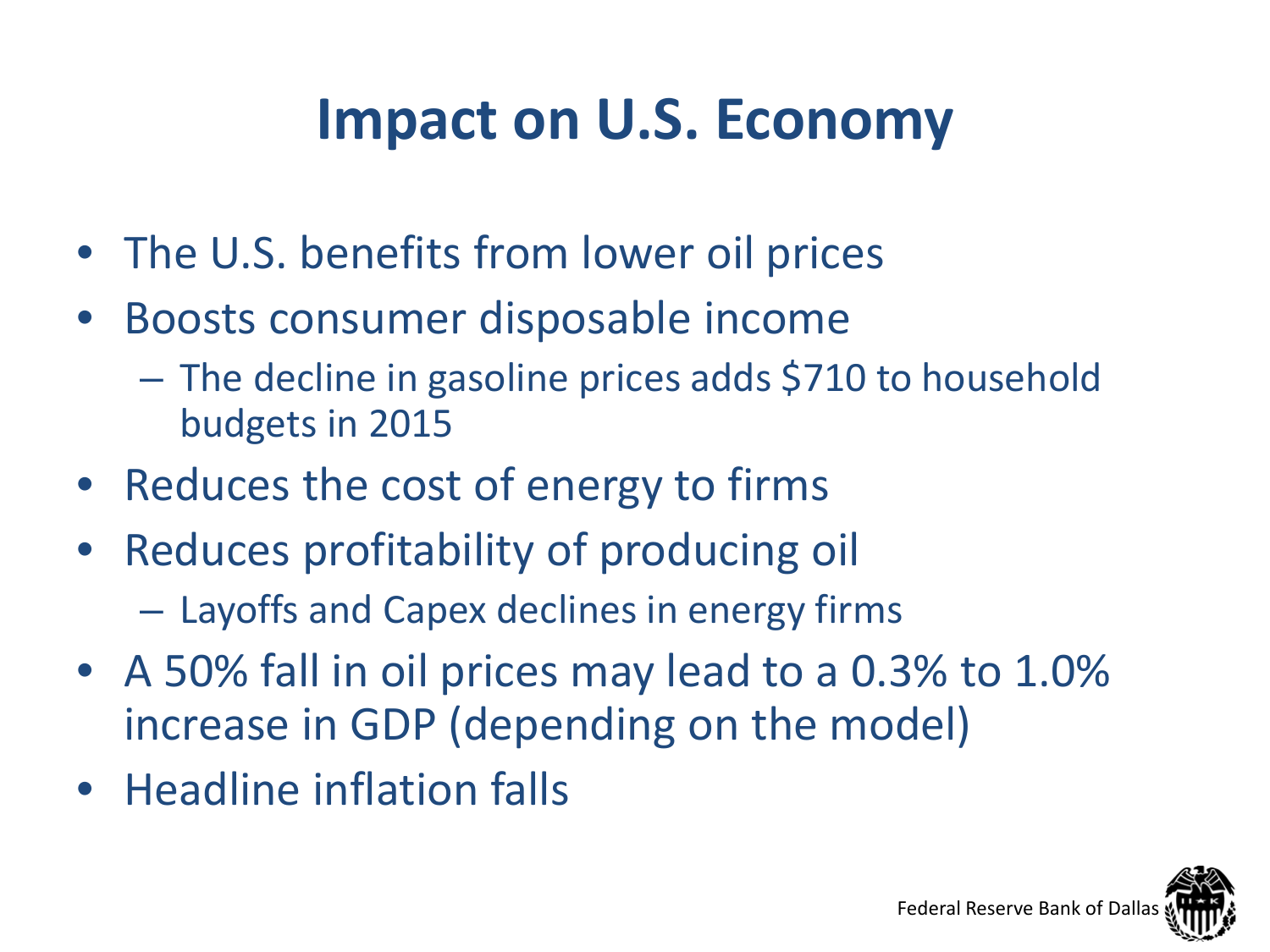### **Regional Effects**

- Increased energy activity brings oil and gas extraction and oil-field support jobs
- Local areas:
	- lease and royalty payments,
	- infrastructure construction and
	- increased spending on retail, leisure and hospitality, and health services.
- Local governments: greater sales taxes
- State governments: increased severance tax revenues

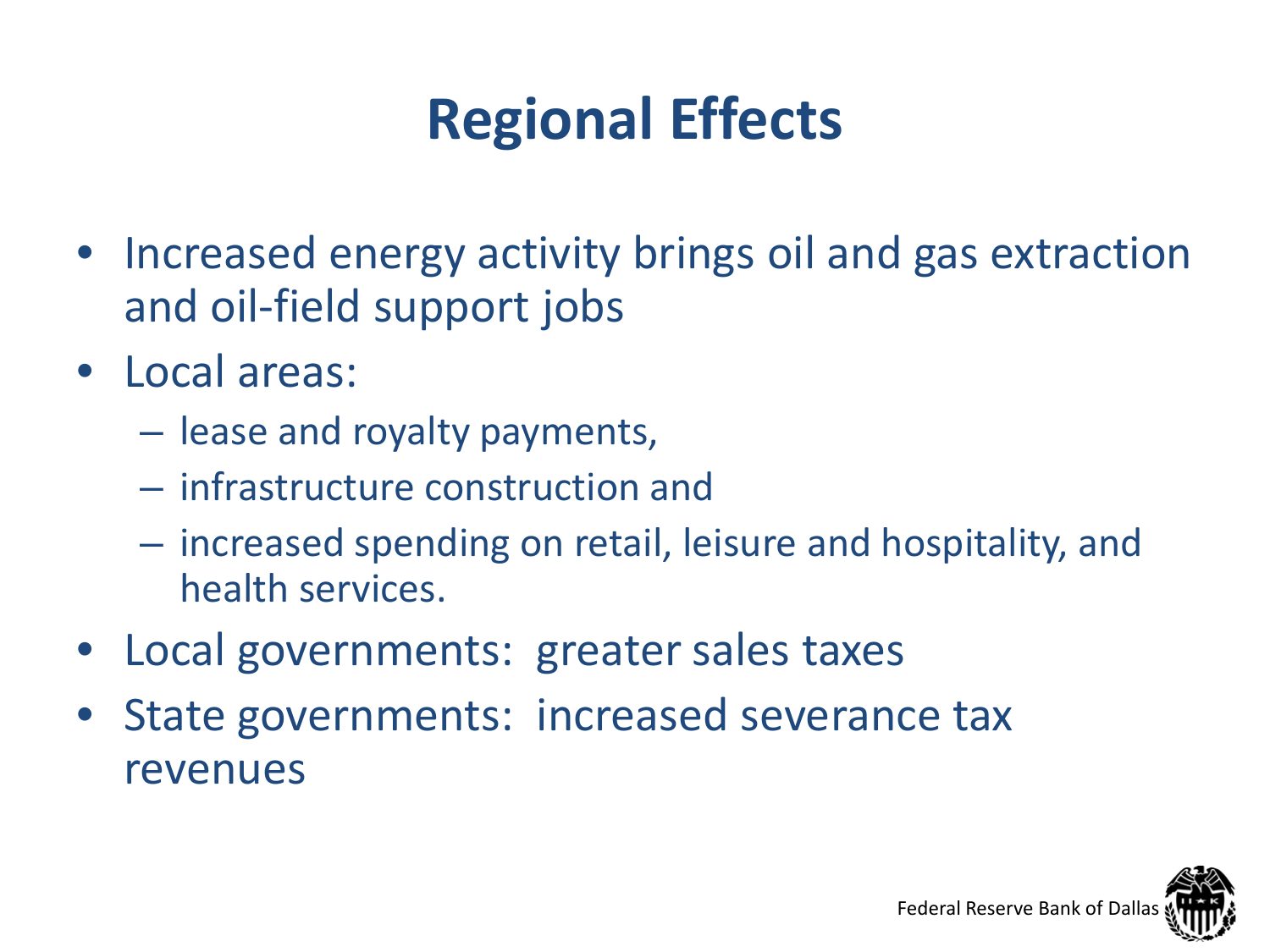#### **Low oil prices benefit most states**

**(Effect of a 50% decline in oil prices on employment)**

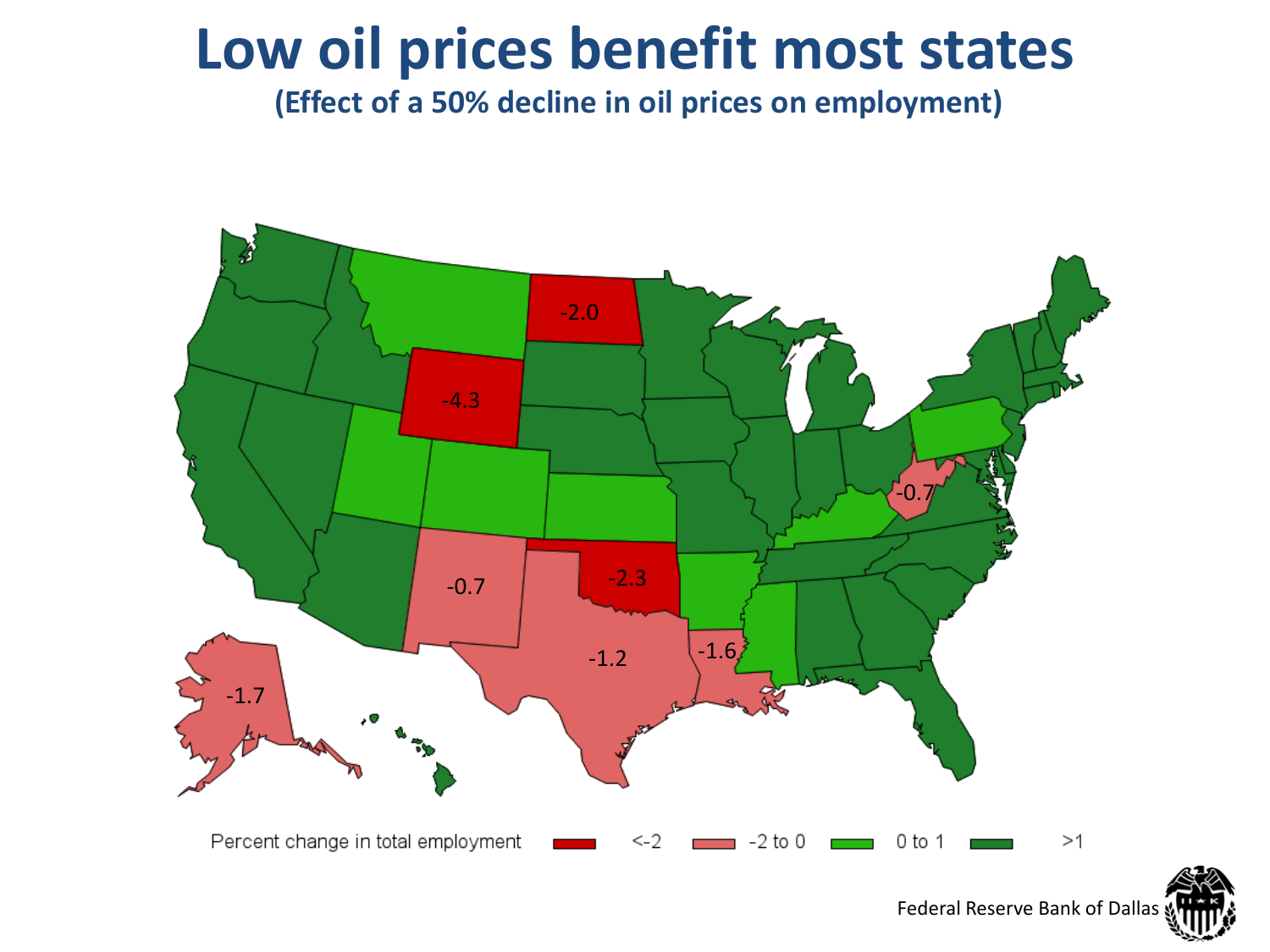#### **Energy Related Employment**

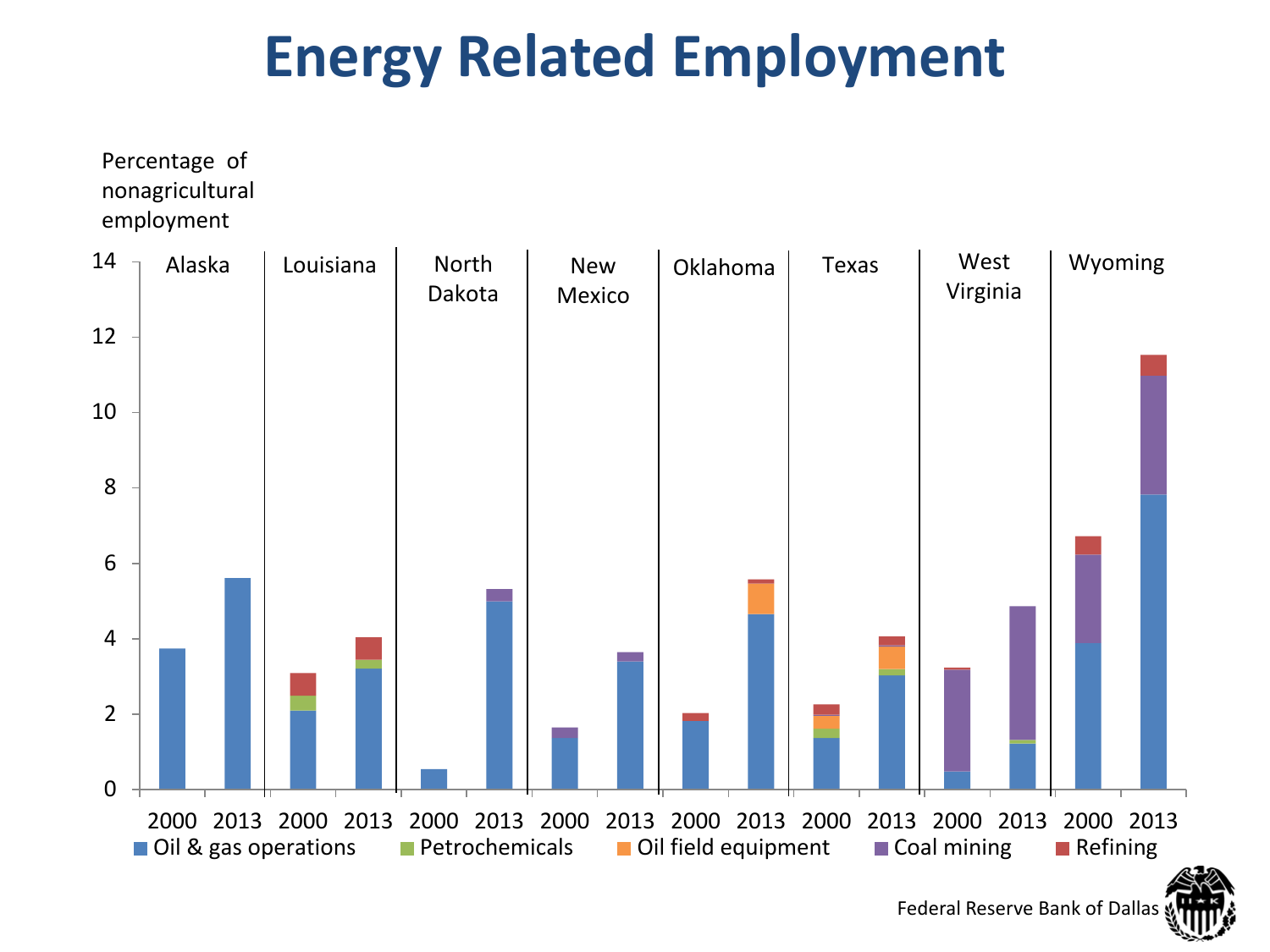#### **Some states rely heavily on oil and gas severance taxes**

**(Share of state tax revenues)** 

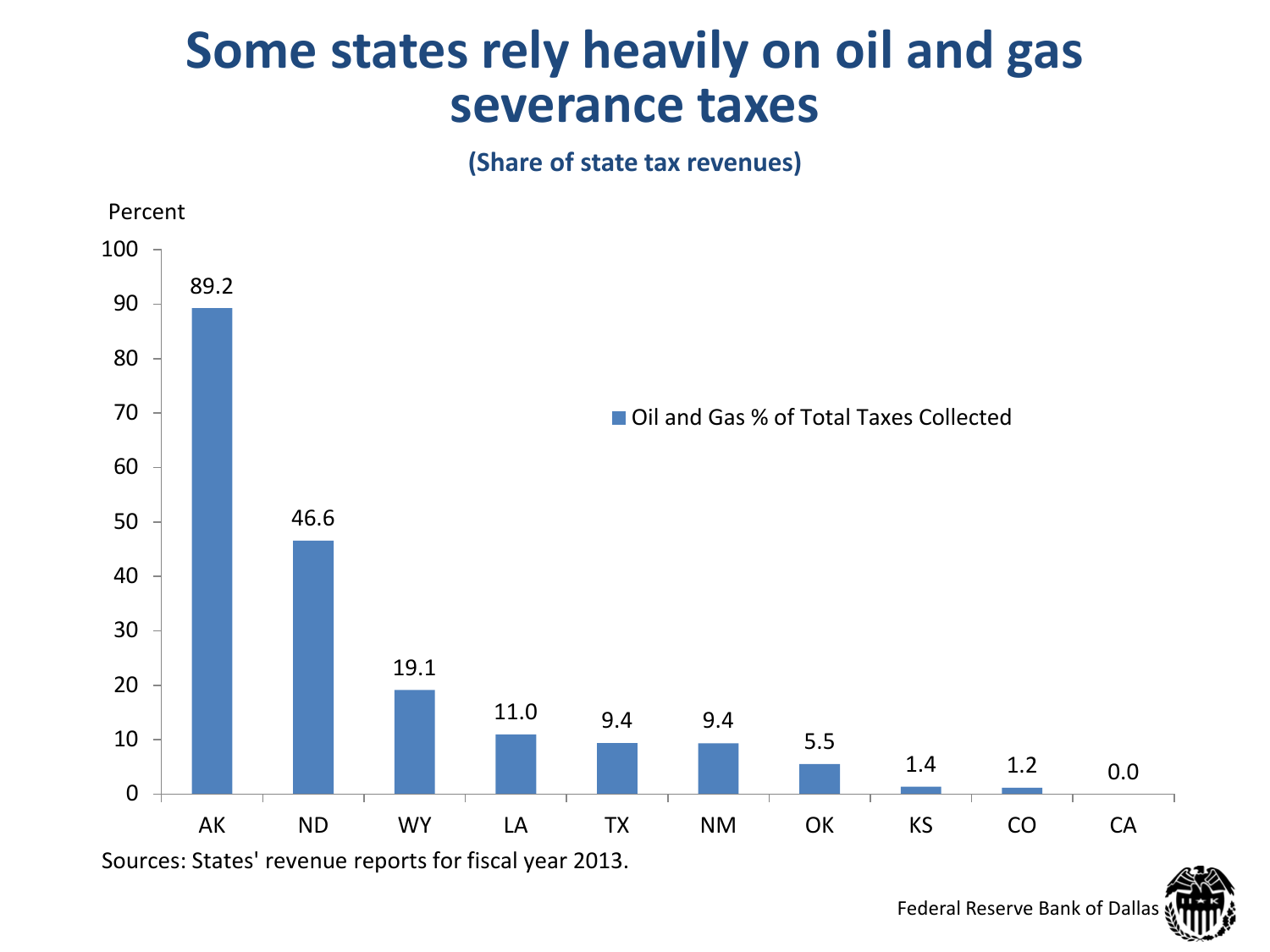#### **Oil and Gas Share of Revenues**



Source: Texas Comptroller.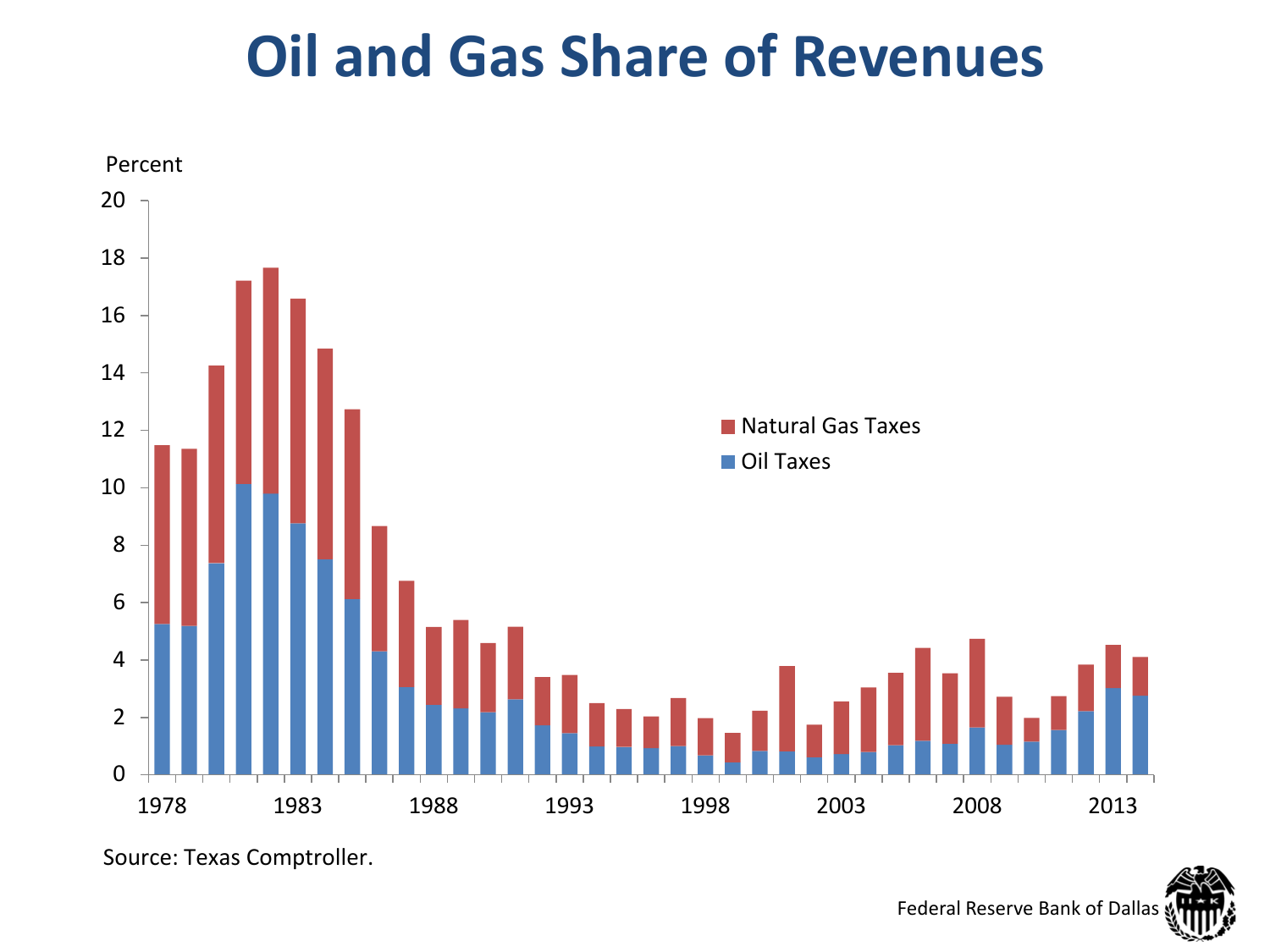### **WHERE DO WE GO FROM HERE?**

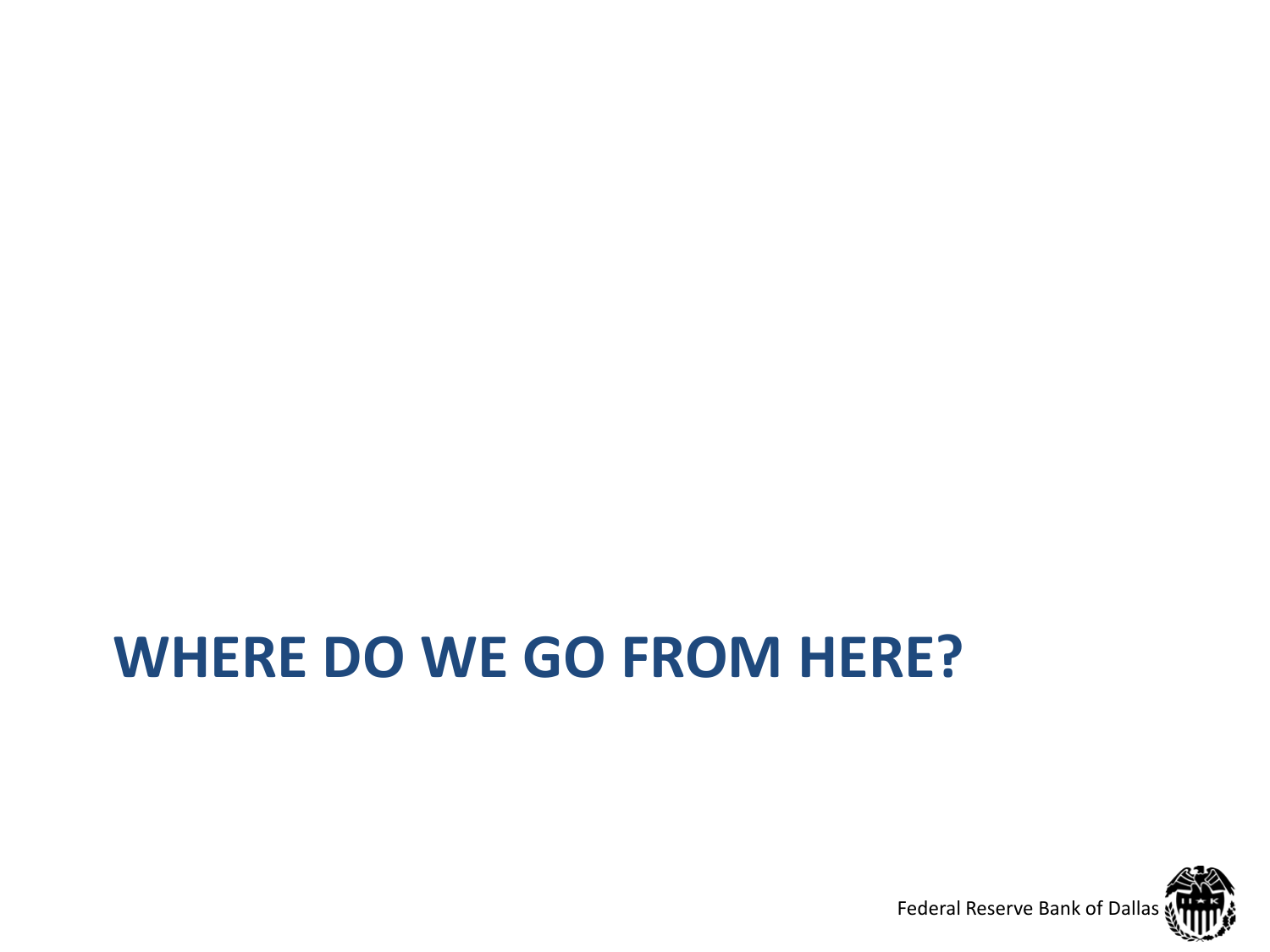#### **World Consumption Growth Forecast**



Source: Energy Information Administration.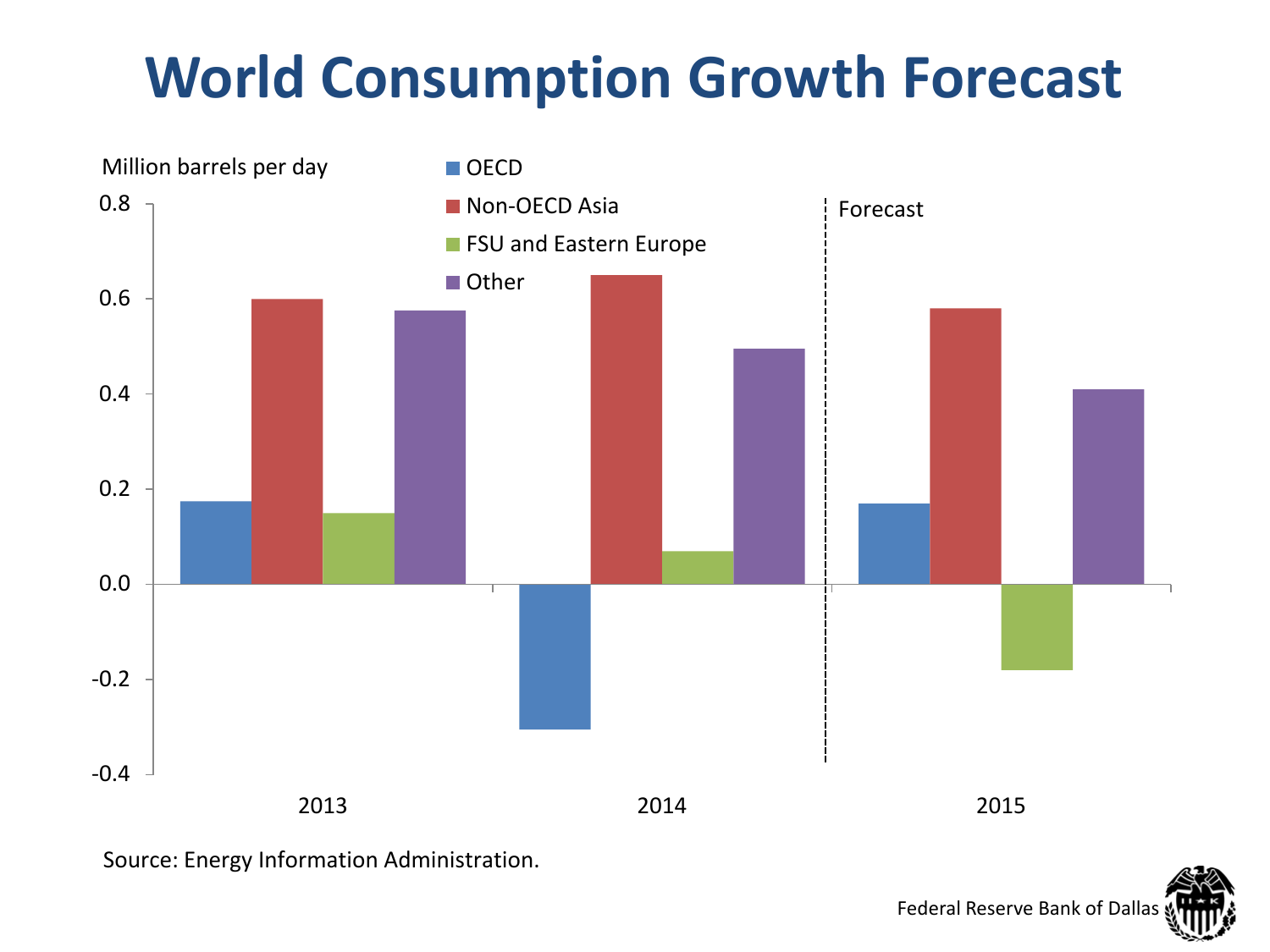#### **Crude Price Forecast**

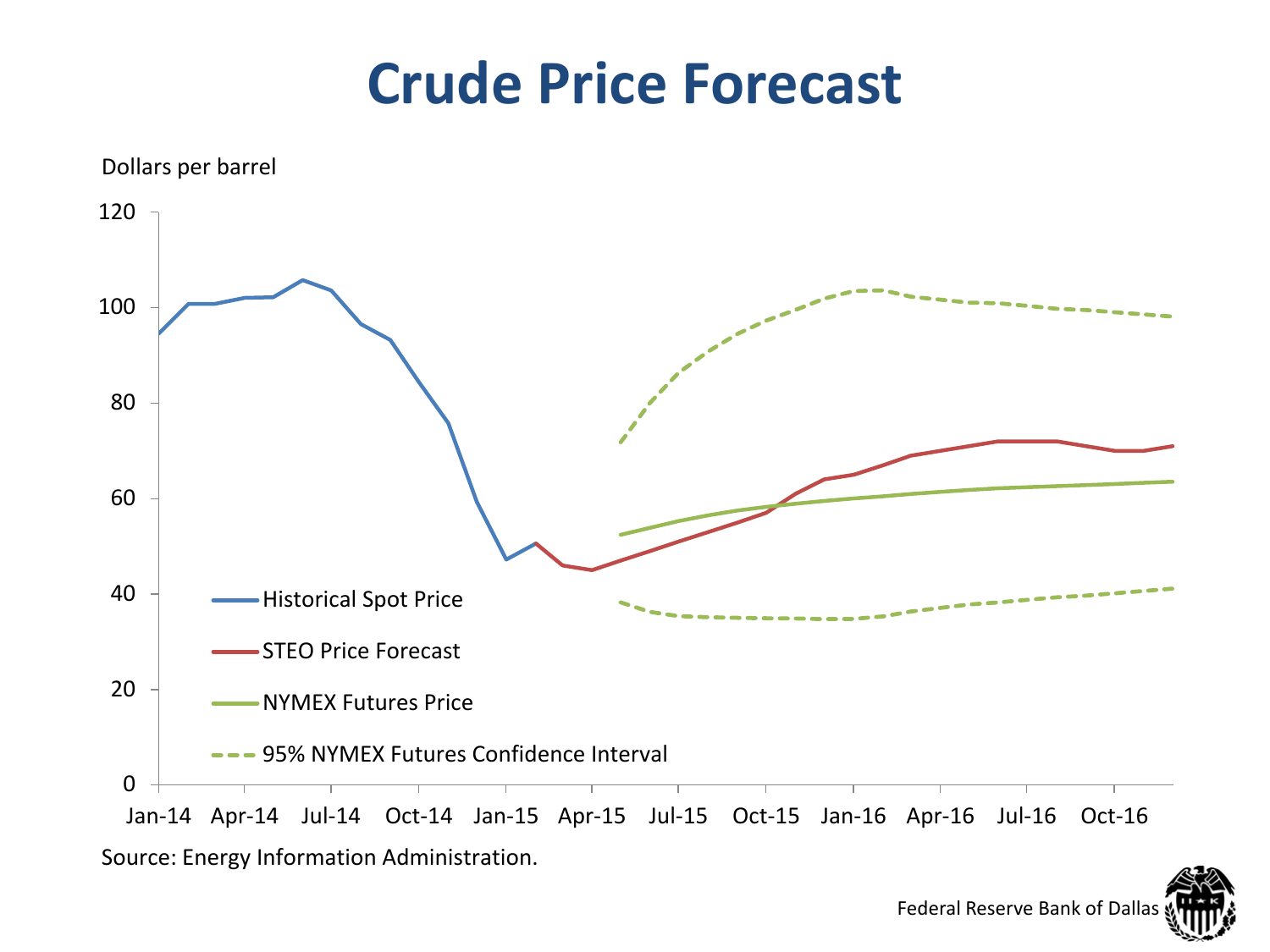#### **Dollar and oil weigh on Texas Leading Index**

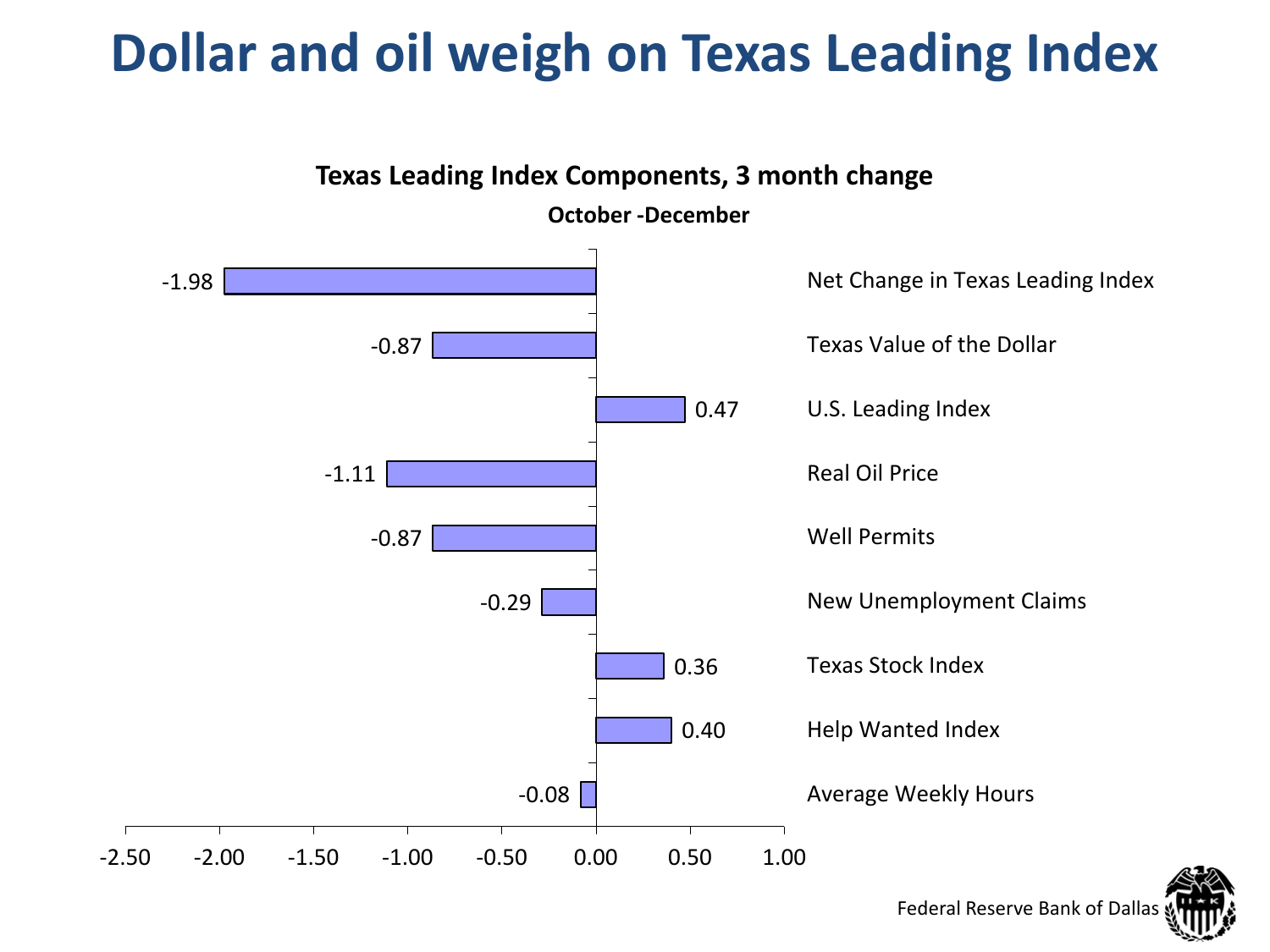#### **Texas still expected to add jobs**

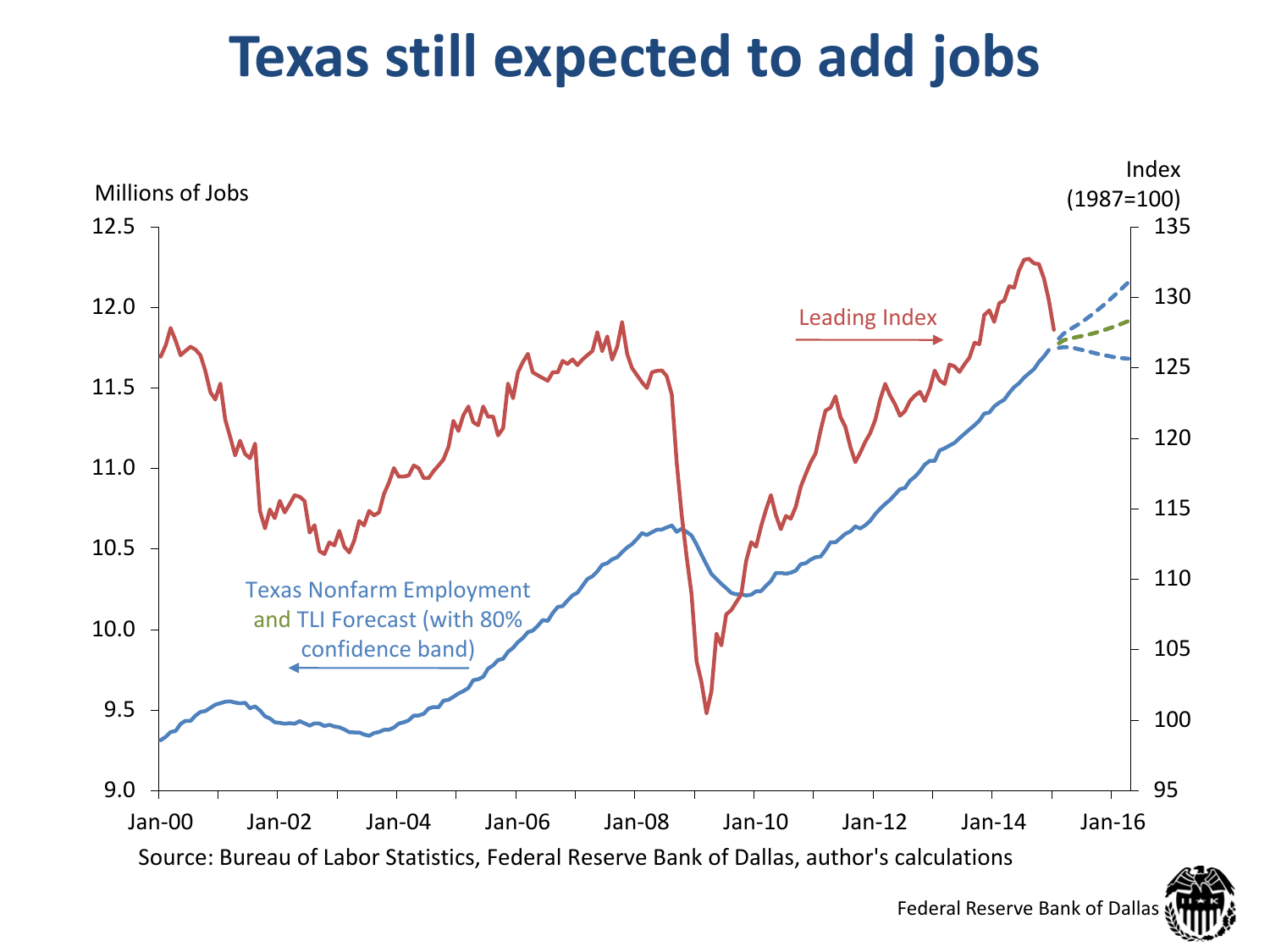## **Outlook**

- Market will adjust
	- Lower prices will lead to a contraction of supply and increase in demand
- Global GDP growth is expected to rise over time
- Oil prices expected rise
- U.S. supply response will be swifter than in the past
- Uncertainties abound